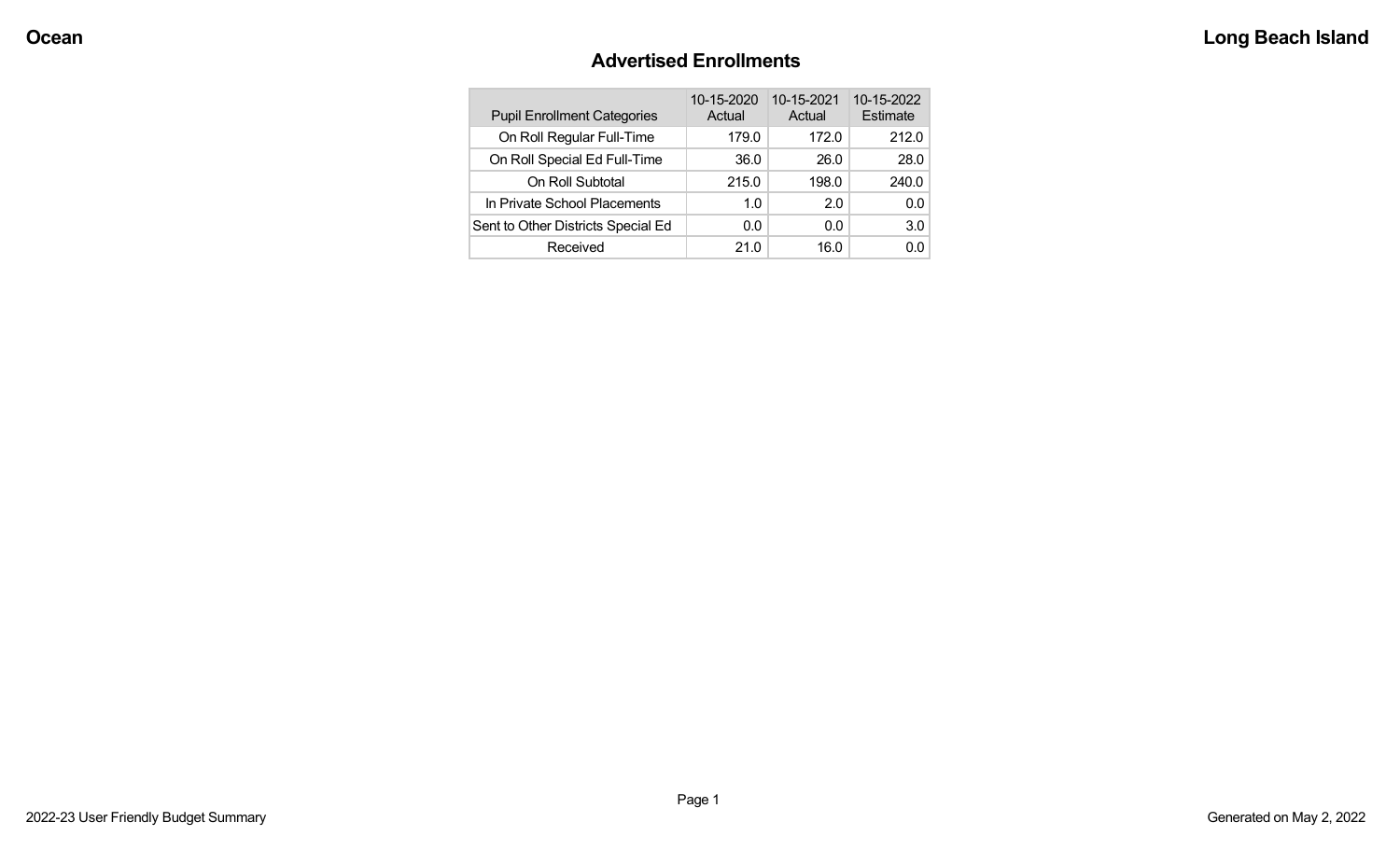#### **Advertised Revenues**

| <b>Budget Category</b>                           | Description                                                                            |              | 2020-21<br>Actual | 2021-22<br>Revised | 2022-23<br>Proposed  |
|--------------------------------------------------|----------------------------------------------------------------------------------------|--------------|-------------------|--------------------|----------------------|
|                                                  | Local Tax Levy                                                                         | 10-1210      | 6,738,188         | 6,872,952          | 7,005,189            |
|                                                  | <b>Total Tuition</b>                                                                   | 10-1300      | 94,576            | 74,000             | 70,000               |
| <b>General Fund Revenues from Local Sources</b>  | <b>Unrestricted Miscellaneous Revenues</b>                                             | 10-1XXX      | 60,949            | 14,000             | 26,500               |
|                                                  | Interest Earned on Maintenance Reserve                                                 | 10-1XXX      |                   | 1,000              | 1,000                |
|                                                  | Interest Earned on Capital Reserve Funds                                               | 10-1XXX      | 4,344             | 1,000              | 1,000                |
|                                                  | <b>Total Revenues from Local Sources</b>                                               |              | 6,898,057         | 6,962,952          | 7,103,689            |
|                                                  | School Choice Aid                                                                      | 10-3116      | 468,276           | 495,672            | 504,631              |
|                                                  | <b>Categorical Transportation Aid</b>                                                  | 10-3121      | 69,509            | 69,509             | 69,509               |
| <b>General Fund Revenues from State Sources</b>  | <b>Categorical Special Education Aid</b>                                               | 10-3132      | 134,532           | 143,224            | 152,223              |
|                                                  | <b>Categorical Security Aid</b>                                                        | 10-3177      | 31,808            | 31,808             | 31,808               |
|                                                  | <b>Total Revenues from State Sources</b>                                               |              | 704,125           | 740,213            | 758,171              |
|                                                  | Withdrawal from Capital Reserve for Excess Cost and Other Capital Projects             | 10-309       | $\mathbf{0}$      |                    | 4,000,000            |
| <b>General Fund Revenues from Other Sources</b>  | Withdrawal from Maintenance Reserve                                                    | 10-310       | $\Omega$          | 100,000            | 100,000              |
|                                                  | <b>Adjustment for Prior Year Encumbrances</b>                                          |              | $\Omega$          | 47,966             | 0                    |
|                                                  | Actual Revenues (Over)/Under Expenditures                                              |              | $-229,563$        |                    | $\Omega$             |
| <b>General Fund Revenues</b>                     | <b>Total Operating Budget</b>                                                          |              | 7,372,619         |                    | 7,851,131 11,961,860 |
| Special Revenue Fund Revenues from Local Sources | Other Revenue from Local Sources                                                       | 20-1XXX      | 5,121             | $\Omega$           | $\overline{0}$       |
|                                                  | <b>Total Revenues from Local Sources</b>                                               | 20-1XXX      | 5,121             | $\Omega$           | $\Omega$             |
|                                                  | Title I                                                                                | 20-4411-4416 | 55,512            | 47,113             | 40,016               |
|                                                  | Title II                                                                               | 20-4451-4455 | 5,328             | 11,392             | 3,423                |
|                                                  | Title IV                                                                               | 20-4471-4474 | 10,000            | 10,000             | 8,500                |
| Special Revenue Fund Revenues from Federal       | <b>ARP-IDEA Preschool</b>                                                              | 20-4409      | $\Omega$          | 813                | $\mathbf{0}$         |
| Sources                                          | <b>ARP-IDEA Basic</b>                                                                  | 20-4419      |                   | 9,528              | $\overline{0}$       |
|                                                  | IDEA Part B (Handicapped)                                                              | 20-4420-4429 | 74,790            | 73,199             | 62,219               |
|                                                  | ARP-ESSER Subgrant-Accelerated Learning Coaching and Educator Support Grant            | 20-4541      | $\Omega$          | $\Omega$           | 14,000               |
|                                                  | ARP-ESSER Subgrant-Evidence-Based Summer Learning and Enrichment Activities Grant      | 20-4542      |                   | $\Omega$           | 11,000               |
|                                                  | ARP-ESSER Subgrant-Evidence-Based Comprehensive Beyond the School Day Activities Grant | 20-4543      | $\Omega$          | $\Omega$           | 14,000               |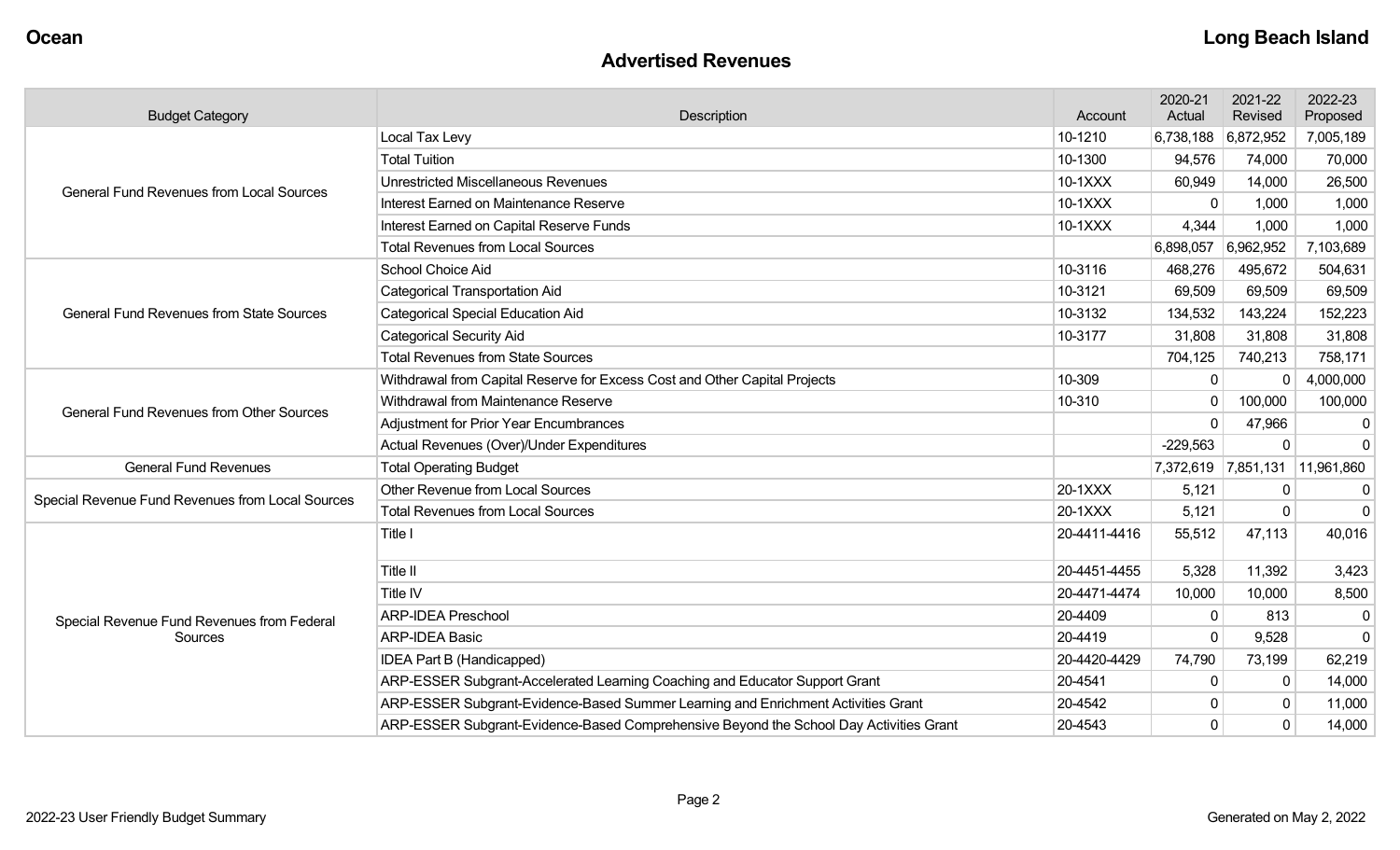### **Advertised Revenues**

| <b>Budget Category</b>                             | Description                                                                                             | Account | 2020-21<br>Actual | 2021-22<br>Revised | 2022-23<br>Proposed |
|----------------------------------------------------|---------------------------------------------------------------------------------------------------------|---------|-------------------|--------------------|---------------------|
|                                                    | ARP-ESSER Subgrant-New Jersey Tiered System of Supports (NJTSS) Mental Health Support Staffing<br>Grant | 20-4544 |                   | 0                  | 45,000              |
| Special Revenue Fund Revenues from Federal         | ARP-ESSER                                                                                               | 20-4540 |                   | 0                  | 167,571             |
| Sources                                            | <b>CARES Act Education Stabilization Fund</b>                                                           | 20-4530 | 46,813            | 0 <sup>1</sup>     | $\mathbf{0}$        |
|                                                    | Coronavirus Relief Fund (CRF)                                                                           | 20-4532 | 8,684             | 0                  | $\Omega$            |
|                                                    | <b>Total Revenues from Federal Sources</b>                                                              |         | 201,127           | 152,045            | 365,729             |
| Special Revenue Fund Revenues                      | <b>Total Grants and Entitlements</b>                                                                    |         | 206,248           | 152,045            | 365,729             |
| <b>Total Revenues/Sources</b><br>All Fund Revenues |                                                                                                         |         | 7,578,867         | 8,003,176          | 12,327,589          |
| <b>Revenues Net of Transfers</b>                   | <b>Total Revenues/Sources Net of Transfers</b>                                                          |         | 7,578,867         | 8,003,176          | 12,327,589          |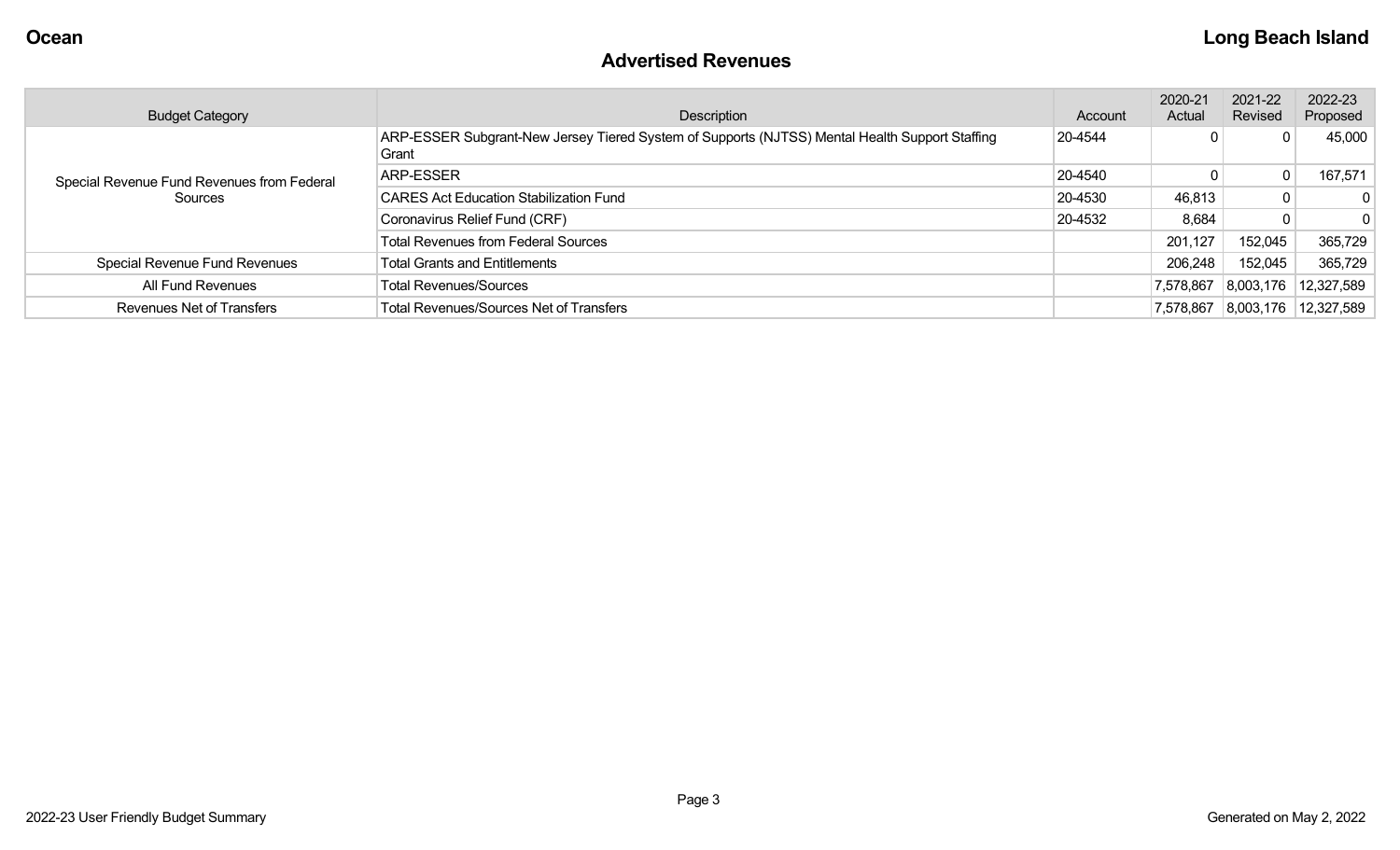## **Advertised Appropriations**

| <b>Budget Category</b>                                                       | Description                                                                        |                | 2020-21<br>Actual | 2021-22<br>Revised  | 2022-23<br>Proposed |
|------------------------------------------------------------------------------|------------------------------------------------------------------------------------|----------------|-------------------|---------------------|---------------------|
|                                                                              | <b>Regular Programs-Instruction</b>                                                | 11-1XX-100-XXX | 2,109,697         | 2,393,144           | 2,409,195           |
| General Fund Current Expenses for Instruction                                | <b>Special Education-Instruction</b>                                               | 11-2XX-100-XXX | 350,610           | 354,432             | 366,558             |
|                                                                              | <b>Basic Skills/Remedial-Instruction</b>                                           | 11-230-100-XXX | 139,903           | 150,471             | 161,508             |
|                                                                              | <b>Bilingual Education-Instruction</b>                                             | 11-240-100-XXX | 128               | 250                 | 250                 |
|                                                                              | Undistributed Expenditures-Instruction (Tuition)                                   | 11-000-100-XXX | 59,531            | 169,540             | 219,540             |
|                                                                              | Undistributed Expenditures-Attendance and Social Work                              | 11-000-211-XXX | 53,426            | 50,904              | 52,668              |
|                                                                              | Undistributed Expenditures-Health Services                                         | 11-000-213-XXX | 176,041           | 179,287             | 184,641             |
|                                                                              | Undistributed Expenditures-Speech, OT, PT and Related Services                     | 11-000-216-XXX | 217,806           | 192,202             | 161,227             |
|                                                                              | Undistributed Expenditures-Other Support Services, Students-Extraordinary Services | 11-000-217-XXX | 114,171           | 114,859             | 119,351             |
|                                                                              | Undistributed Expenditures-Guidance                                                | 11-000-218-XXX | 98,832            | 95,194              | 98,250              |
|                                                                              | Undistributed Expenditures-Child Study Teams                                       | 11-000-219-XXX | 168,827           | 149,563             | 182,038             |
|                                                                              | Undistributed Expenditures-Improvement of Instruction Services                     | 11-000-221-XXX | 143,273           | 146,514             | 153,315             |
| General Fund Current Expenses for Support Services                           | Undistributed Expenditures-Education Media Services/Library                        | 11-000-222-XXX | 0                 | 4,000               | 4,000               |
|                                                                              | Undistributed Expenditures-Instructional Staff Training Services                   | 11-000-223-XXX | 1,220             | 11,000              | 10,000              |
|                                                                              | Undistributed Expenditures-Support Services-General Administration                 | 11-000-230-XXX | 164,755           | 232,469             | 191,044             |
|                                                                              | Undistributed Expenditures-Support Services-School Administration                  | 11-000-240-XXX | 56,788            | 61,244              | 58,033              |
|                                                                              | <b>Undistributed Expenditures-Central Services</b>                                 | 11-000-251-XXX | 169,509           | 217,336             | 199,490             |
|                                                                              | Undistributed Expenditures-Operation and Maintenance of Plant Services             | 11-000-26X-XXX | 695,198           | 1,229,373           | 1,195,330           |
|                                                                              | Undistributed Expenditures-Student Transportation Services                         | 11-000-270-XXX | 328,946           | 436,829             | 481,279             |
|                                                                              | Personal Services-Employee Benefits                                                | 11-XXX-XXX-2XX | 1,228,657         | 1,381,565           | 1,570,683           |
|                                                                              | Undistributed Expenditures-Food Services                                           | 11-000-310-930 |                   | 47,100              | 47,100              |
|                                                                              | <b>Total Undistributed Expenditures</b>                                            |                |                   | 3,676,980 4,718,979 | 4,927,989           |
| General Fund Current Expenses for Increased Reserves                         | Interest Earned on Maintenance Reserve                                             | 10-606         | 0                 | 1,000               | 1,000               |
| <b>General Fund Current Expenses</b><br><b>Total General Current Expense</b> |                                                                                    |                | 6,277,318         | 7,618,276           | 7,866,500           |
|                                                                              | Equipment                                                                          | 12-XXX-XXX-730 | 34,823            | 147,995             | 85,500              |
|                                                                              | Facilities Acquisition and Construction Services                                   | 12-000-400-XXX | 13,455            | 83,860              | 4,008,860           |
| Capital Outlay                                                               | Capital Reserve-Transfer to Capital Projects                                       | 12-000-400-931 | 1,000,000         | $\mathbf{0}$        | $\Omega$            |
|                                                                              | Interest Deposit to Capital Reserve                                                | 10-604         | 0                 | 1,000               | 1,000               |
|                                                                              | <b>Total Capital Outlay</b>                                                        |                | 1,048,278         | 232,855             | 4,095,360           |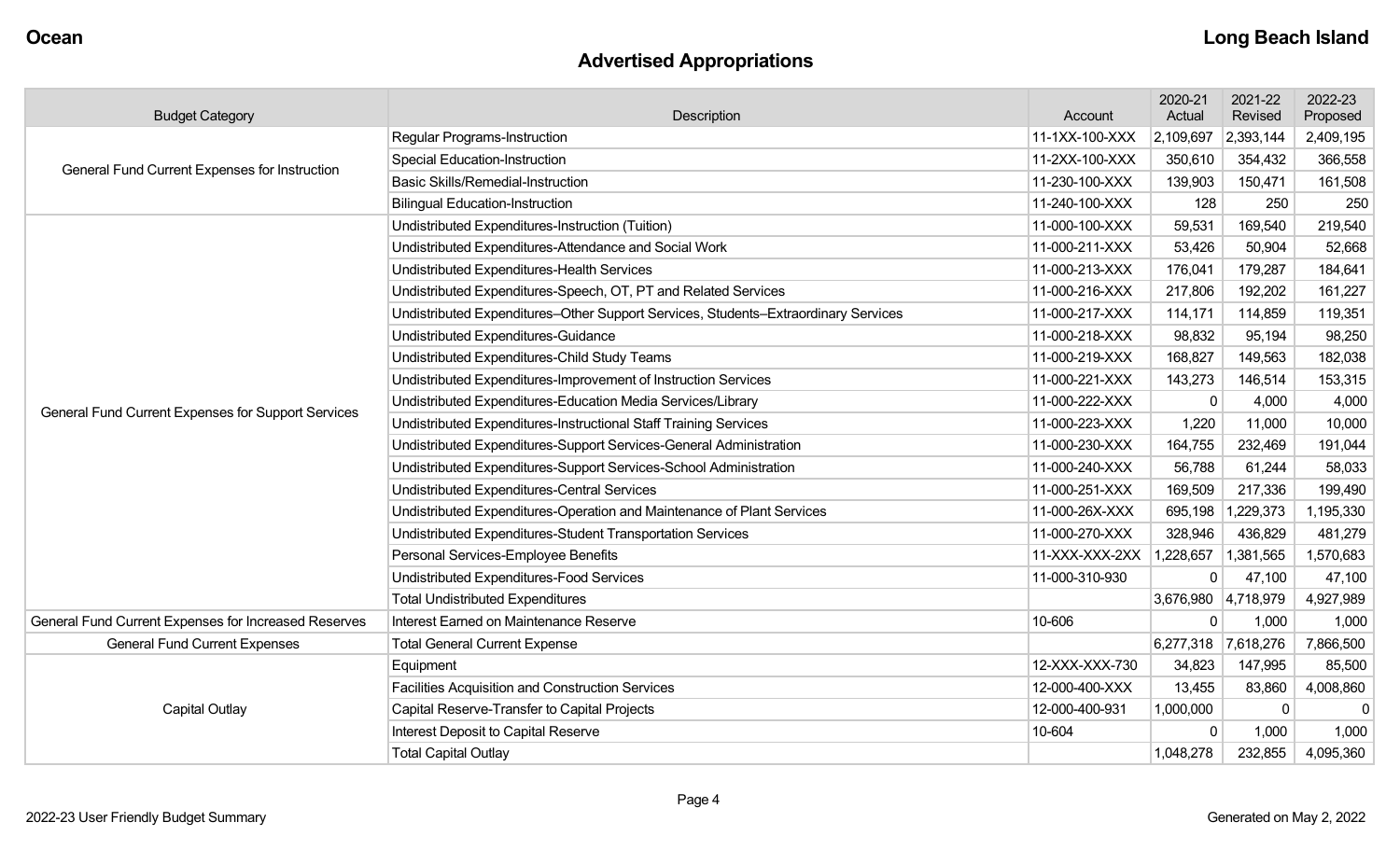# **Advertised Appropriations**

| <b>Budget Category</b>                                       | Description                                                                                                    |                | 2020-21<br>Actual | 2021-22<br>Revised | 2022-23<br>Proposed  |
|--------------------------------------------------------------|----------------------------------------------------------------------------------------------------------------|----------------|-------------------|--------------------|----------------------|
| General Fund Expenses and Transfers                          | <b>Transfer of Funds to Charter Schools</b>                                                                    | 10-000-100-56X | 47,023            |                    | n                    |
|                                                              | <b>General Fund Grand Total</b>                                                                                |                | 7,372,619         | 7,851,131          | 11,961,860           |
| Special Revenue Fund Expenses for Grants and<br>Entitlements | Local Projects                                                                                                 | 20-XXX-XXX-XXX | 5,121             | 0                  |                      |
|                                                              | Title I                                                                                                        | 20-XXX-XXX-XXX | 55,512            | 47,113             | 40,016               |
|                                                              | Title II                                                                                                       | 20-XXX-XXX-XXX | 5,328             | 11,392             | 3,423                |
|                                                              | Title IV                                                                                                       | 20-XXX-XXX-XXX | 10,000            | 10,000             | 8,500                |
|                                                              | IDEA Part B (Handicapped)                                                                                      | 20-XXX-XXX-XXX | 74,790            | 73,199             | 62,219               |
|                                                              | <b>ARP-IDEA Basic Grant Program</b>                                                                            | 20-223-XXX-XXX |                   | 9,528              | -0                   |
|                                                              | <b>ARP-IDEA Preschool Grant Program</b>                                                                        | 20-224-xxx-xxx |                   | 813                | $\mathbf{0}$         |
|                                                              | <b>CARES Act Education Stabilization Fund</b>                                                                  | 20-477-XXX-XXX | 46,813            | 0                  | 0                    |
| Special Revenue Fund Expenses for Federal Projects           | Coronavirus Relief Fund (CRF) Grant Program                                                                    | 20-479-XXX-XXX | 8,684             | 0                  | $\Omega$             |
|                                                              | <b>ARP-ESSER Grant Program</b>                                                                                 | 20-487-xxx-xxx |                   | $\Omega$           | 167,571              |
|                                                              | ARP-ESSER Subgrant Accelerated Learning Coaching and Educator Support Grant                                    | 20-488-xxx-xxx |                   | $\mathbf 0$        | 14,000               |
|                                                              | ARP-ESSER Subgrant Evidence-Based Summer Learning and Enrichment Activities Grant                              | 20-489-xxx-xxx |                   | $\Omega$           | 11,000               |
|                                                              | ARP-ESSER Subgrant Evidence-Based Comprehensive Beyond the School Day Activities Grant                         | 20-490-XXX-XXX |                   | 0                  | 14,000               |
|                                                              | ARP-ESSER Subgrant New Jersey Tiered System of Supports (NJTSS) Mental Health Support<br><b>Staffing Grant</b> | 20-491-xxx-xxx |                   |                    | 45,000               |
|                                                              | <b>Total Federal Projects</b>                                                                                  | 20-XXX-XXX-XXX | 201,127           | 152,045            | 365,729              |
| Special Revenue Fund Expenses                                | <b>Total Special Revenue Funds</b>                                                                             |                | 206,248           | 152,045            | 365,729              |
| All Fund Expenses                                            | <b>Total Expenditures/Appropriations</b>                                                                       |                | 7,578,867         | 8,003,176          | 12,327,589           |
| <b>Expenses Net of Transfers</b>                             | <b>Total Expenditures Net of Transfers</b>                                                                     |                | 7,578,867         |                    | 8,003,176 12,327,589 |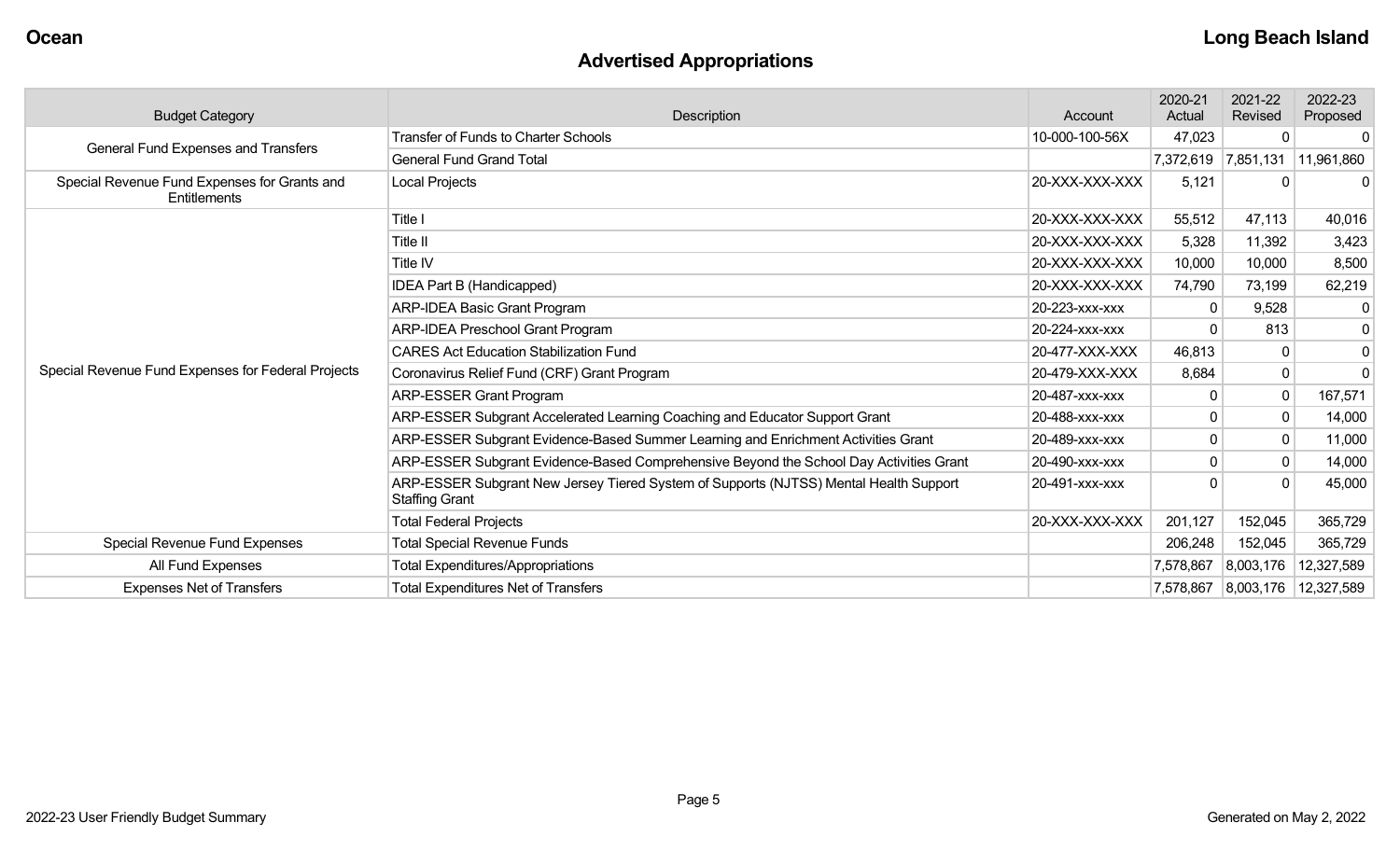## **Advertised Recapitulation of Balances**

| <b>Fund Balance Category</b>                   | <b>Budget Category</b>                                           | Audited<br><b>Balance</b><br>06/30/2020 | <b>Audited</b><br><b>Balance</b><br>06/30/2021 | Estimated<br><b>Balance</b><br>06/30/2022 | Estimated<br><b>Balance</b><br>06/30/2023 |
|------------------------------------------------|------------------------------------------------------------------|-----------------------------------------|------------------------------------------------|-------------------------------------------|-------------------------------------------|
| Unrestricted                                   | <b>General Operating Budget</b>                                  | 281,934                                 | 294,905                                        | 294,905                                   | 294,905                                   |
|                                                | Repayment of Debt                                                | <sup>0</sup>                            |                                                |                                           |                                           |
|                                                | Capital Reserve                                                  | 3,740,787                               | 4,069,664                                      | 4,070,664                                 | 71,664                                    |
|                                                | <b>Adult Education Programs</b>                                  |                                         |                                                |                                           |                                           |
|                                                | Maintenance Reserve                                              | 465,036                                 | 465,036                                        | 366,036                                   | 267,036                                   |
|                                                | Legal Reserve                                                    | 0                                       |                                                |                                           |                                           |
| <b>Restricted for General Operating Budget</b> | Unemployment Fund                                                | 25,414                                  | 25,456                                         | 25,456                                    | 25,456                                    |
|                                                | <b>Tuition Reserve</b>                                           |                                         |                                                |                                           |                                           |
|                                                | <b>Current Expense Emergency Reserve</b>                         | 0                                       | 0                                              |                                           | 0                                         |
|                                                | Impact Aid Reserve for General Expenses (Sections 8002 and 8003) | 0                                       | 0                                              |                                           | 0                                         |
|                                                | Impact Aid Reserve for Capital Expenses (Sections 8007 and 8008) | 0                                       |                                                |                                           | $\overline{0}$                            |
|                                                | <b>Student Activity Fund</b>                                     | 0                                       | 0                                              |                                           | 0                                         |
| Restricted for Special Revenue Fund            | Scholarship Fund                                                 | $\Omega$                                | 0                                              |                                           | 0                                         |
| Restricted for Repayment of Debt               | Restricted for Repayment of Debt                                 | 0                                       |                                                |                                           | $\overline{0}$                            |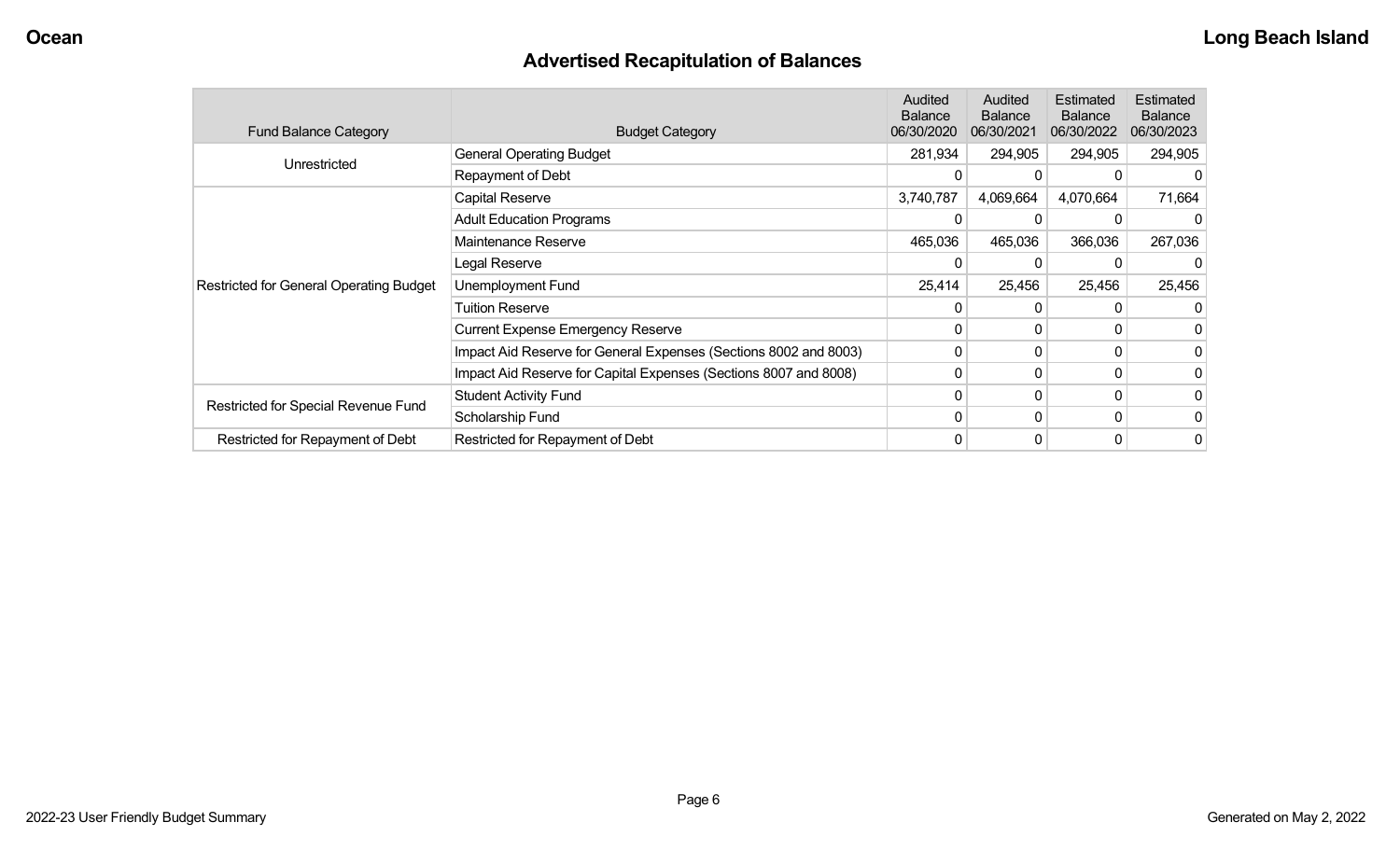#### **Advertised Per Pupil Cost Calculations**

| Per Pupil Cost Calculations                       | 2019-20<br><b>Actual Costs</b> | 2020-21<br><b>Actual Costs</b> | 2021-22<br><b>Original Budget</b> | 2021-22<br><b>Revised Budget</b> | 2022-23<br><b>Proposed Budget</b> |
|---------------------------------------------------|--------------------------------|--------------------------------|-----------------------------------|----------------------------------|-----------------------------------|
| <b>Total Budgetary Comparative Per Pupil Cost</b> | \$26,730                       | \$27,297                       | \$28,967                          | \$35,409                         | \$29,853                          |
| <b>Total Classroom Instruction</b>                | \$17,533                       | \$15,550                       | \$15,667                          | \$18,889                         | \$16,173                          |
| <b>Classroom-Salaries and Benefits</b>            | \$16,627                       | \$14,674                       | \$14,031                          | \$16,907                         | \$14,574                          |
| Classroom-General Supplies and Textbooks          | \$301                          | \$257                          | \$855                             | \$1,022                          | \$752                             |
| <b>Classroom-Purchased Services</b>               | \$605                          | \$619                          | \$780                             | \$960                            | \$847                             |
| <b>Total Support Services</b>                     | \$3,845                        | \$5,608                        | \$5,010                           | \$6,061                          | \$5,283                           |
| Support Services-Salaries and Benefits            | \$3,265                        | \$4,596                        | \$4,263                           | \$5,155                          | \$4,667                           |
| <b>Total Administrative Costs</b>                 | \$1,902                        | \$2,177                        | \$2,242                           | \$3,087                          | \$2,301                           |
| <b>Administration Salaries and Benefits</b>       | \$1,122                        | \$1,529                        | \$1,546                           | \$2,012                          | \$1,601                           |
| Total Operations and Maintenance of Plant         | \$3,233                        | \$3,720                        | \$5,581                           | \$6,818                          | \$5,558                           |
| Operations and Maintenance-Salaries and Benefits  | \$1,383                        | \$2,088                        | \$1,927                           | \$2,422                          | \$2,140                           |
| <b>Board Contribution to Food Services</b>        | \$217                          | \$0                            | \$195                             | \$238                            | \$196                             |
| <b>Total Extracurricular Costs</b>                | \$0                            | \$0                            | \$0                               | \$0                              | \$0                               |
| <b>Total Equipment Costs</b>                      | \$797                          | \$161                          | \$539                             | \$747                            | \$356                             |
| Legal Costs                                       | \$430                          | \$284                          | \$207                             | \$436                            | \$208                             |
| Employee Benefits as a percentage of salaries*    | 36.93%                         | 31.28%                         | 35.09%                            | 33.59%                           | 36.97%                            |

\*Does not include pension and social security paid by the State on-behalf of the district.

\*\*Federal and State funds in the blended resource school-based budgets.

The information presented in columns 1 through 3 as well as the related descriptions of the per pupil cost calculations are contained in the Taxpayers' Guide to Education Spending and can be found on the Department of Education's Internet website: http://www.state.nj.us/education/guide/. This publication is also available in the board office and public libraries. The same calculations were performed using the 2021-22 revised appropriations and the 2022-23 budgeted appropriations presented in this advertised budget. Total Budgetary Comparative Per Pupil Cost is defined as current expense exclusive of tuition expenditures, transportation, residential costs, and judgments against the school district. For all years it also includes the restricted entitlement aids. With the exception of Total Equipment Cost, each of the other per pupil cost calculations presented is a component of the total comparative per pupil cost, although all components are not shown.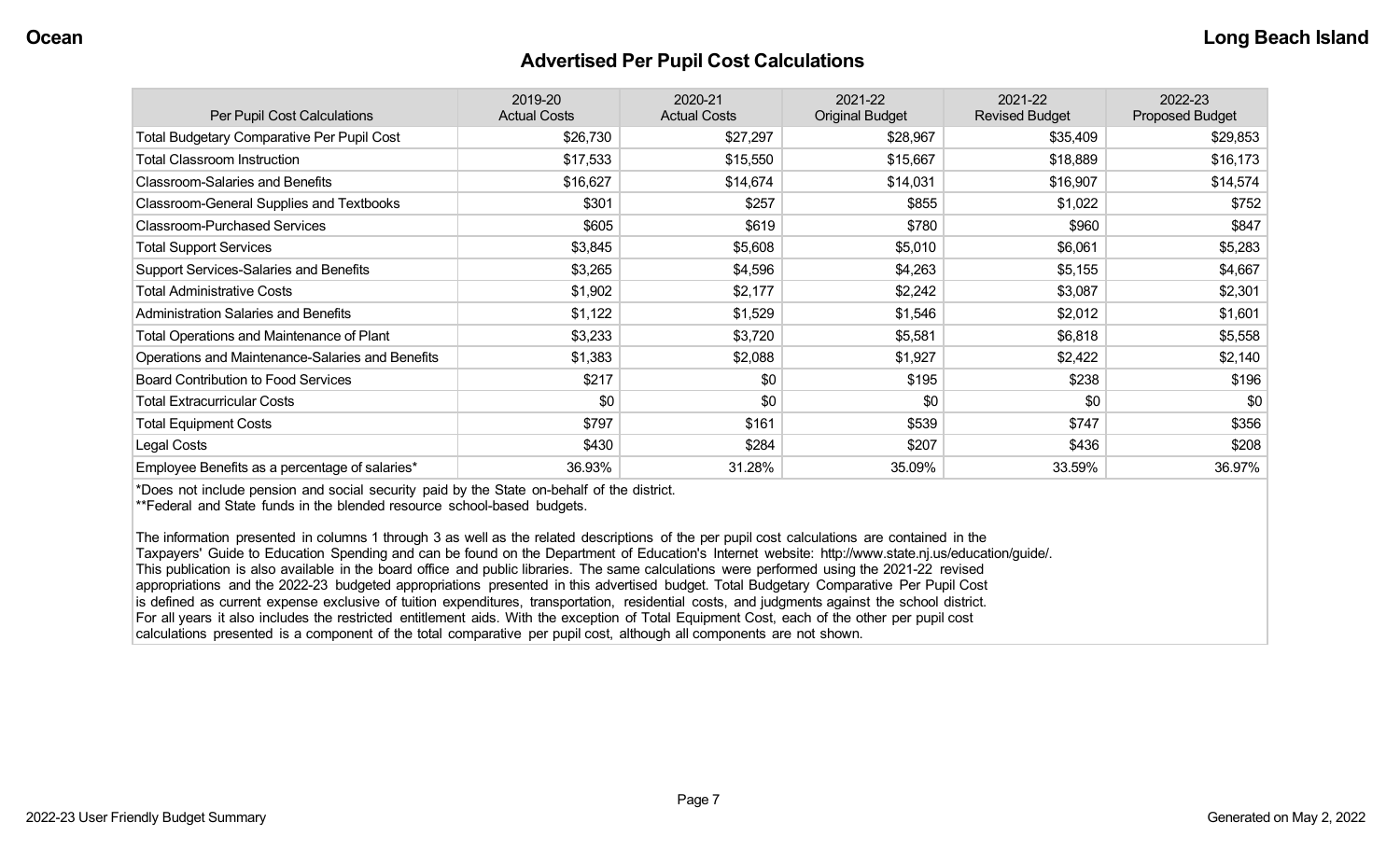## **Shared Services**

| <b>Shared Service Category Type</b>            | <b>Shared Service Category Description</b>                         | Amount<br>Saved<br>(Optional) |
|------------------------------------------------|--------------------------------------------------------------------|-------------------------------|
| <b>Food Services</b>                           | Food Service Management - Stafford School District                 | 0                             |
| Municipal/Public Works                         | Trash Removal - Surf City Public Works                             | 0                             |
| Others                                         | Co-Op member of ESCNJ, Hunterdon, MOESC, Ed-Data, ACES, and E-Rate | $\Omega$                      |
| <b>Technology Services</b>                     | IT Services - Stafford School District                             | 0                             |
| <b>Transportation Services, including Fuel</b> | Transportation Management - Central Regional School District       | 0                             |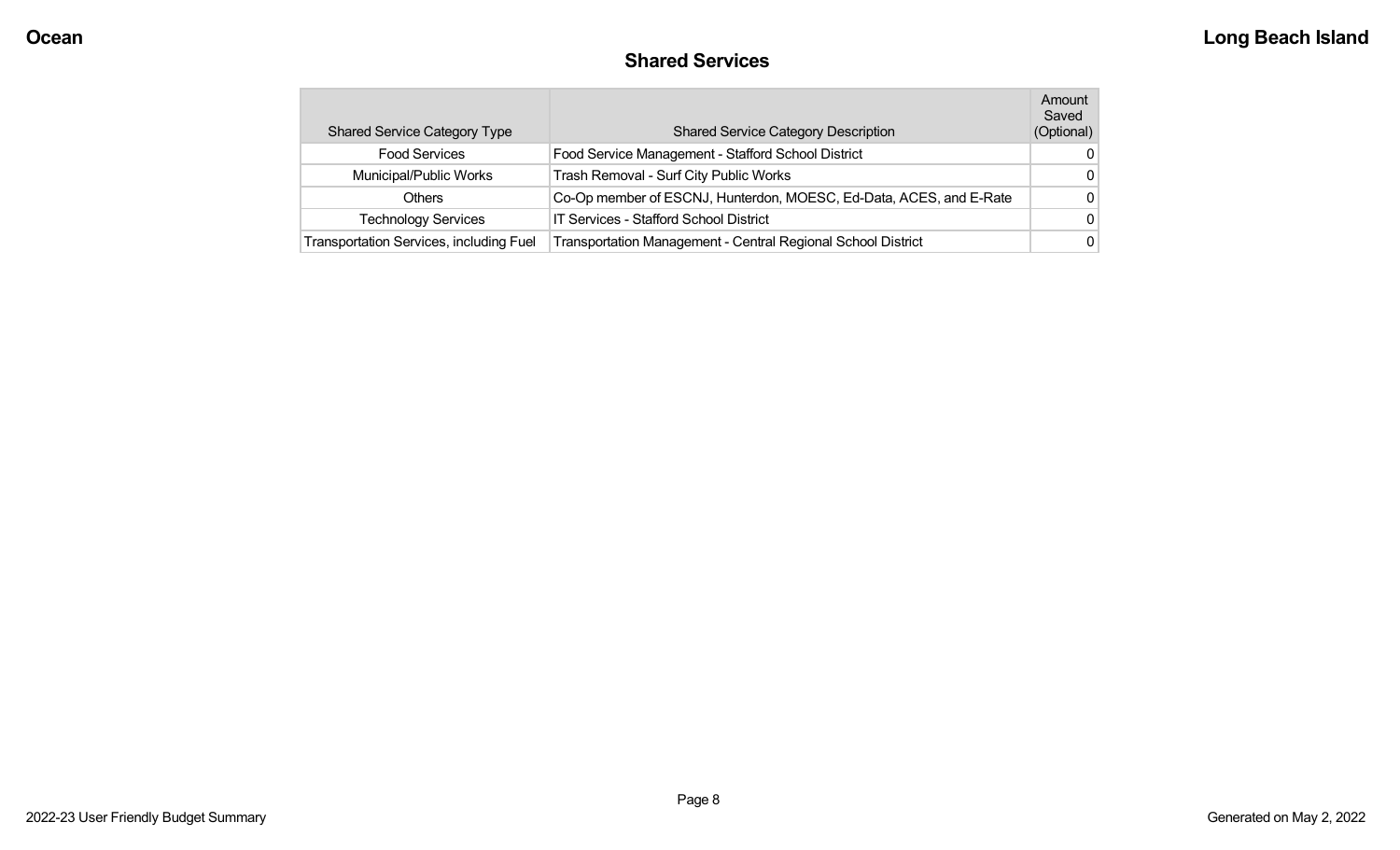| Municipality                  | Category                                                                                                           | Amount         |
|-------------------------------|--------------------------------------------------------------------------------------------------------------------|----------------|
|                               | (A) General Fund School Levy                                                                                       | 461,166        |
|                               | (D) Total School Levy                                                                                              | 461,166        |
|                               | (B) Estimated Net Taxable Valuation (as of 10/01/21)                                                               | 1,141,761,560  |
| <b>Barnegat Light Borough</b> | (H) Estimated Equalized Valuation (as of 10/01/21)                                                                 | 1,141,761,560  |
|                               | (C) Estimated 2022-23 General Fund School Tax Rate, Without Repayment of Debt or Adjustments=100x(A)/(B)           | 0.0404         |
|                               | (F) Estimated 2022-23 Total School Tax Rate, With Repayment of Debt and Adjustments=100x(D)/(B)                    | 0.0404         |
|                               | (I) Estimated 2022-23 Equalized General Fund School Tax Rate, Without Repayment of Debt or Adjustments=100x(A)/(H) | 0.0404         |
|                               | (L) Estimated 2022-23 Equalized Total School Tax Rate, With Repayment of Debt and Adjustments=100x(D)/(H)          | 0.0404         |
|                               | (A) General Fund School Levy                                                                                       | 584,936        |
|                               | (D) Total School Levy                                                                                              | 584,936        |
|                               | (B) Estimated Net Taxable Valuation (as of 10/01/21)                                                               | 1,445,938,293  |
| Harvey Cedars Borough         | (H) Estimated Equalized Valuation (as of 10/01/21)                                                                 | 1,445,938,293  |
|                               | (C) Estimated 2022-23 General Fund School Tax Rate, Without Repayment of Debt or Adjustments=100x(A)/(B)           | 0.0405         |
|                               | (F) Estimated 2022-23 Total School Tax Rate, With Repayment of Debt and Adjustments=100x(D)/(B)                    | 0.0405         |
|                               | (I) Estimated 2022-23 Equalized General Fund School Tax Rate, Without Repayment of Debt or Adjustments=100x(A)/(H) | 0.0405         |
|                               | (L) Estimated 2022-23 Equalized Total School Tax Rate, With Repayment of Debt and Adjustments=100x(D)/(H)          | 0.0405         |
|                               | (A) General Fund School Levy                                                                                       | 4,367,409      |
|                               | (D) Total School Levy                                                                                              | 4,367,409      |
|                               | (B) Estimated Net Taxable Valuation (as of 10/01/21)                                                               | 10,801,299,361 |
| Long Beach Township           | (H) Estimated Equalized Valuation (as of 10/01/21)                                                                 | 10,801,299,361 |
|                               | (C) Estimated 2022-23 General Fund School Tax Rate, Without Repayment of Debt or Adjustments=100x(A)/(B)           | 0.0404         |
|                               | (F) Estimated 2022-23 Total School Tax Rate, With Repayment of Debt and Adjustments=100x(D)/(B)                    | 0.0404         |
|                               | (I) Estimated 2022-23 Equalized General Fund School Tax Rate, Without Repayment of Debt or Adjustments=100x(A)/(H) | 0.0404         |
|                               | (L) Estimated 2022-23 Equalized Total School Tax Rate, With Repayment of Debt and Adjustments=100x(D)/(H)          | 0.0404         |
|                               | (A) General Fund School Levy                                                                                       | 690,397        |
|                               | (D) Total School Levy                                                                                              | 690,397        |
| Ship Bottom Borough           | (B) Estimated Net Taxable Valuation (as of 10/01/21)                                                               | 1,706,278,489  |
|                               | (H) Estimated Equalized Valuation (as of 10/01/21)                                                                 | 1,706,278,489  |
|                               | (C) Estimated 2022-23 General Fund School Tax Rate, Without Repayment of Debt or Adjustments=100x(A)/(B)           | 0.0405         |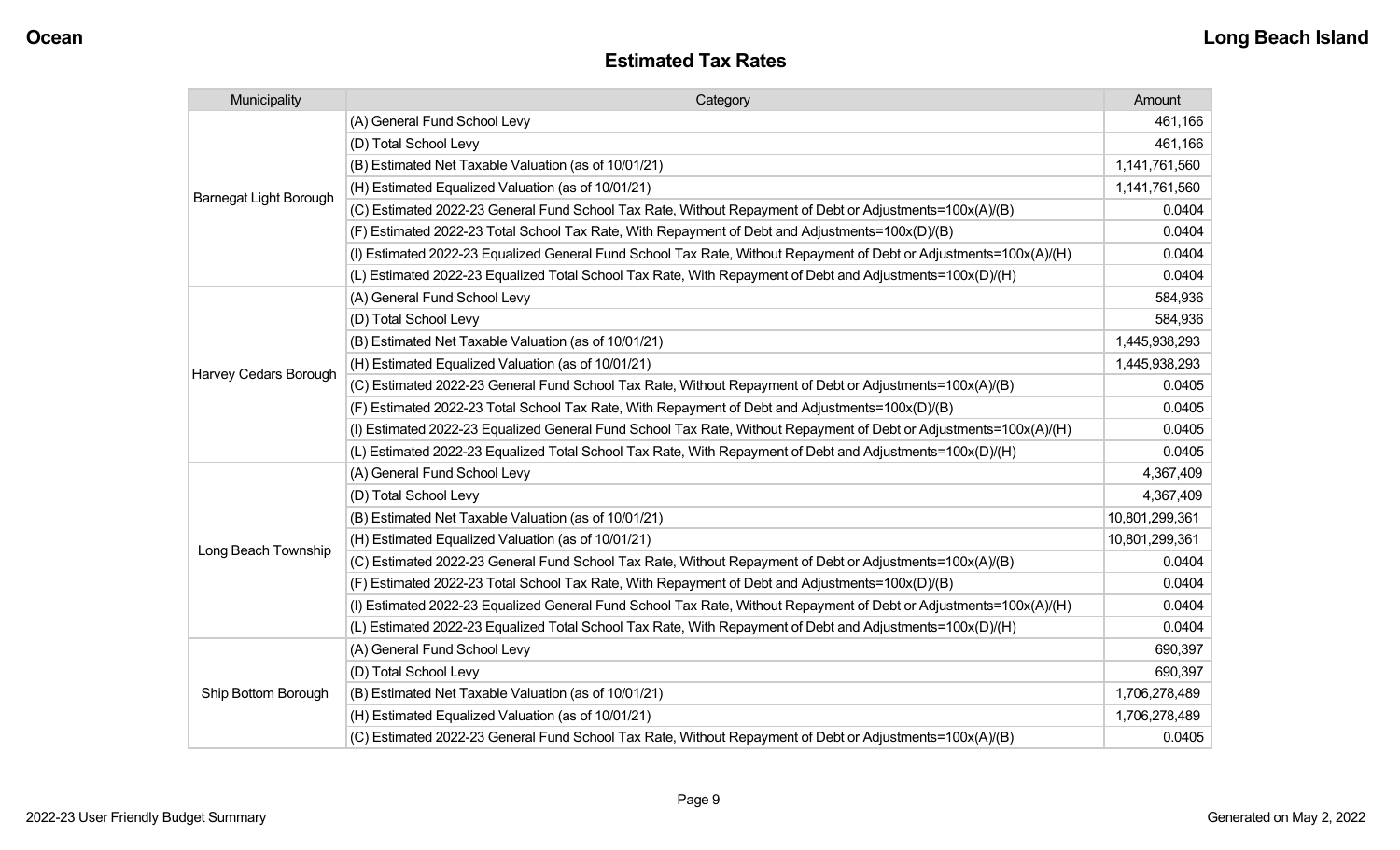#### **Estimated Tax Rates**

| Municipality        | Category                                                                                                           | Amount        |
|---------------------|--------------------------------------------------------------------------------------------------------------------|---------------|
|                     | (F) Estimated 2022-23 Total School Tax Rate, With Repayment of Debt and Adjustments=100x(D)/(B)                    | 0.0405        |
| Ship Bottom Borough | (I) Estimated 2022-23 Equalized General Fund School Tax Rate, Without Repayment of Debt or Adjustments=100x(A)/(H) | 0.0405        |
|                     | (L) Estimated 2022-23 Equalized Total School Tax Rate, With Repayment of Debt and Adjustments=100x(D)/(H)          | 0.0405        |
|                     | (A) General Fund School Levy                                                                                       | 901,281       |
|                     | (D) Total School Levy                                                                                              | 901,281       |
|                     | (B) Estimated Net Taxable Valuation (as of 10/01/21)                                                               | 2,227,466,329 |
|                     | (H) Estimated Equalized Valuation (as of 10/01/21)                                                                 | 2,227,466,329 |
| Surf City Borough   | (C) Estimated 2022-23 General Fund School Tax Rate, Without Repayment of Debt or Adjustments=100x(A)/(B)           | 0.0405        |
|                     | (F) Estimated 2022-23 Total School Tax Rate, With Repayment of Debt and Adjustments=100x(D)/(B)                    | 0.0405        |
|                     | (I) Estimated 2022-23 Equalized General Fund School Tax Rate, Without Repayment of Debt or Adjustments=100x(A)/(H) | 0.0405        |
|                     | (L) Estimated 2022-23 Equalized Total School Tax Rate, With Repayment of Debt and Adjustments=100x(D)/(H)          | 0.0405        |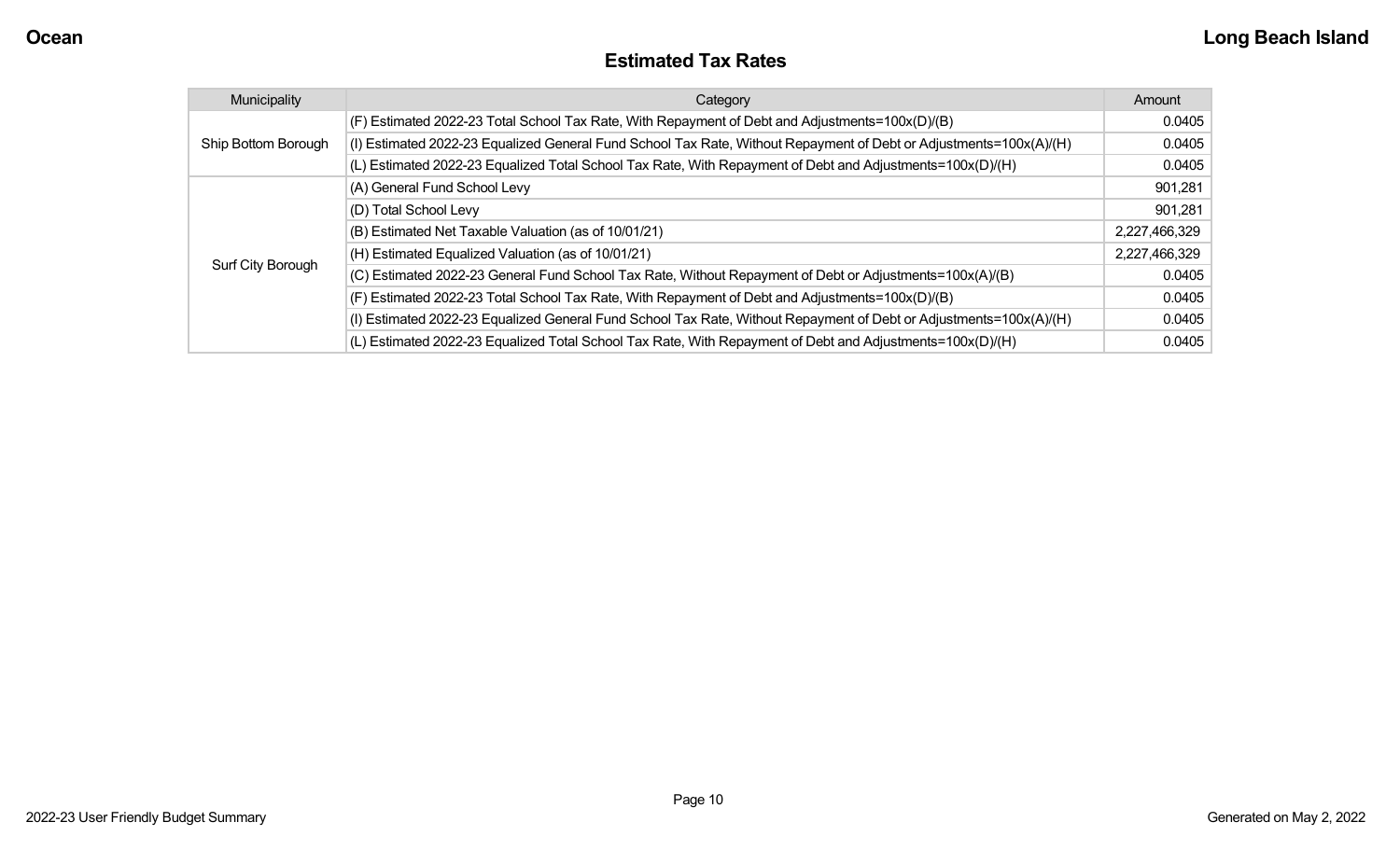| Name                   | Category                                                                                  | Measure                       |
|------------------------|-------------------------------------------------------------------------------------------|-------------------------------|
|                        | <b>Job Title</b>                                                                          | <b>Business Administrator</b> |
|                        | Job Title II                                                                              | <b>Board Secretary</b>        |
|                        | <b>Base Annual Salary Amount</b>                                                          | \$124,797                     |
|                        | Full-Time Equivalent (FTE)                                                                | 1.0                           |
|                        | Shared with Another District?                                                             | N                             |
|                        | <b>Shared County</b>                                                                      | None Reported                 |
|                        | <b>Shared District</b>                                                                    | None Reported                 |
|                        | <b>Job Title Other District</b>                                                           | None Reported                 |
|                        | Member of Collective Bargaining Unit (CBU)?                                               | N                             |
|                        | <b>Beginning Date of Contract</b>                                                         | 07/01/21                      |
|                        | <b>End Date of Contract</b>                                                               | 06/30/22                      |
|                        | <b>Contracted Number of Annual Work Days</b>                                              | 260                           |
|                        | <b>Contracted Number of Annual Vacation Days</b>                                          | 40                            |
|                        | <b>Contracted Number of Annual Sick Days</b>                                              | 14                            |
| <b>Christine Kelly</b> | Contracted Number of Annual Personal Days                                                 | 3                             |
|                        | <b>Contracted Number of Annual Consulting Days</b>                                        | 0                             |
|                        | Number of Other Contracted Non-Working Days                                               | $\Omega$                      |
|                        | Description of Other Contracted Non-Working Days                                          | None Reported                 |
|                        | <b>Total Allowances Amount</b>                                                            | \$1,615                       |
|                        | <b>Total Bonuses Amount</b>                                                               | \$0                           |
|                        | <b>Total Stipends Amount</b>                                                              | \$0                           |
|                        | District Contributions Above Teacher Contract for Insurance (Health, Dental, Life, Other) | \$0                           |
|                        | District Contributions Above Teacher Contract for Retirement Plans                        | \$0                           |
|                        | <b>Total Contractual Post-Employment Benefit Amount</b>                                   | \$34,200                      |
|                        | Contractual Post-Employment Benefit Description of Payout of Sick days                    | In Accordance with State Law  |
|                        | Contractual Post-Employment Benefit Description of Payout of Vacation days                | In Accordance with Contract   |
|                        | Contractual Post-Employment Benefit Description of Payout of Personal days                | N/A                           |
|                        | Contractual Post-Employment Benefit Description of Other Benefits 1                       | None Reported                 |
|                        | Contractual Post-Employment Benefit Description of Other Benefits 2                       | None Reported                 |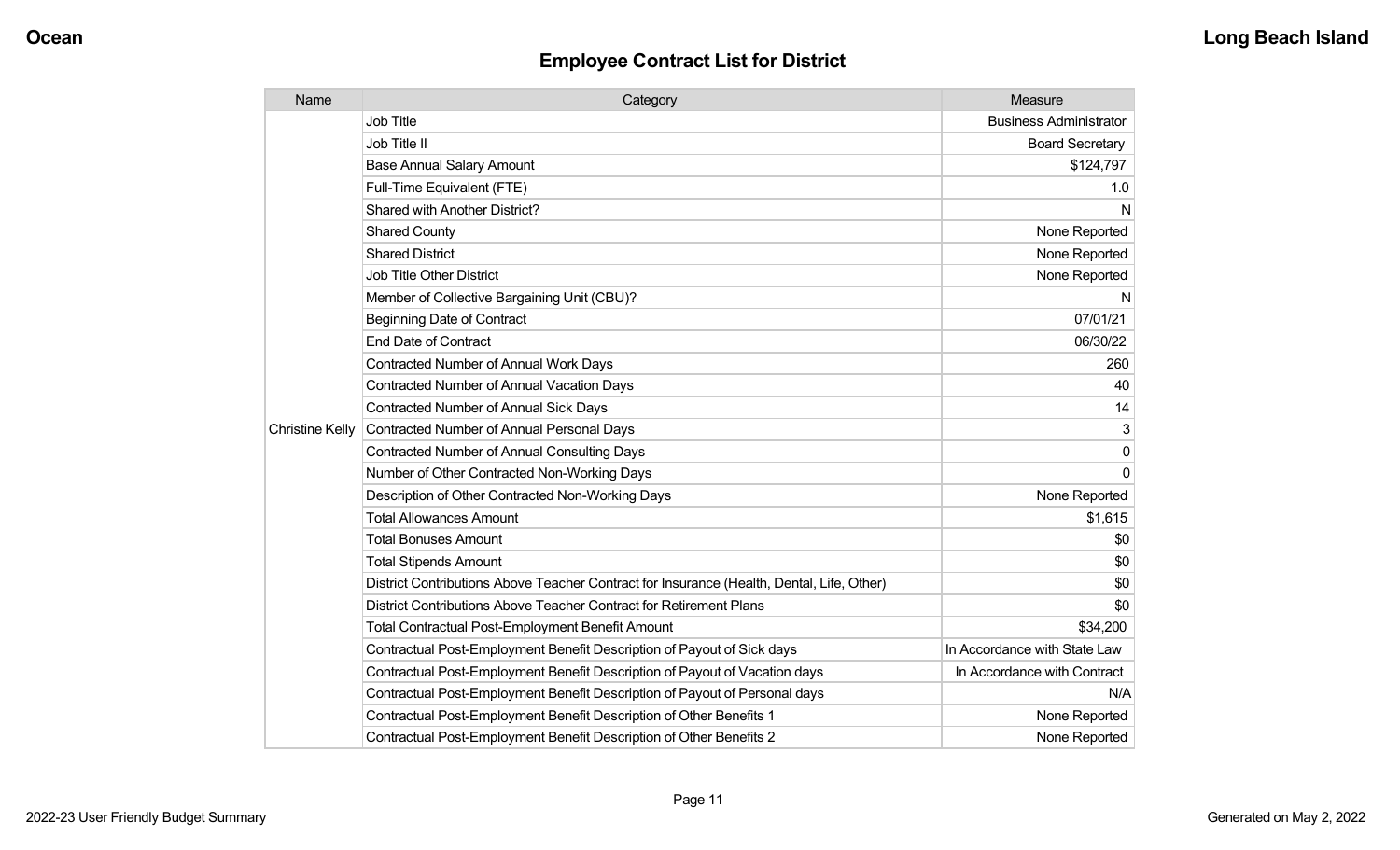| Name                   | Category                                                                                 | Measure             |
|------------------------|------------------------------------------------------------------------------------------|---------------------|
|                        | Contractual Post-Employment Benefit Description of Other Benefits 3                      | None Reported       |
|                        | Total Other/In-Kind Remuneration Amount                                                  | \$0                 |
|                        | Description of Other/In-Kind Remuneration Annual Option to Buyback Sick Time in Cash     | None Reported       |
|                        | Description of Other/In-Kind Remuneration Annual Option to Buyback Vacation Time in Cash | None Reported       |
|                        | Description of Other/In-Kind Remuneration Annual Option to Buyback Personal Time in Cash | None Reported       |
| <b>Christine Kelly</b> | Description of Other/In-Kind Remuneration Annual Option to Other Remuneration 1          | None Reported       |
|                        | Description of Other/In-Kind Remuneration Annual Option to Other Remuneration 2          | None Reported       |
|                        | Description of Other/In-Kind Remuneration Annual Option to Other Remuneration 3          | None Reported       |
|                        | <b>Additional Comment 1</b>                                                              | None Reported       |
|                        | <b>Additional Comment 2</b>                                                              | None Reported       |
|                        | <b>Additional Comment 3</b>                                                              | None Reported       |
|                        | <b>Job Title</b>                                                                         | Principal           |
|                        | Job Title II                                                                             | <b>CST Director</b> |
|                        | <b>Base Annual Salary Amount</b>                                                         | \$132,895           |
|                        | Full-Time Equivalent (FTE)                                                               | 1.0                 |
|                        | Shared with Another District?                                                            | N                   |
|                        | <b>Shared County</b>                                                                     | None Reported       |
|                        | <b>Shared District</b>                                                                   | None Reported       |
|                        | Job Title Other District                                                                 | None Reported       |
|                        | Member of Collective Bargaining Unit (CBU)?                                              | N                   |
| <b>Frank Birney</b>    | <b>Beginning Date of Contract</b>                                                        | 07/01/21            |
|                        | <b>End Date of Contract</b>                                                              | 06/30/22            |
|                        | Contracted Number of Annual Work Days                                                    | 260                 |
|                        | <b>Contracted Number of Annual Vacation Days</b>                                         | 40                  |
|                        | <b>Contracted Number of Annual Sick Days</b>                                             | 14                  |
|                        | Contracted Number of Annual Personal Days                                                | 3                   |
|                        | <b>Contracted Number of Annual Consulting Days</b>                                       | 0                   |
|                        | Number of Other Contracted Non-Working Days                                              | 0                   |
|                        | Description of Other Contracted Non-Working Days                                         | None Reported       |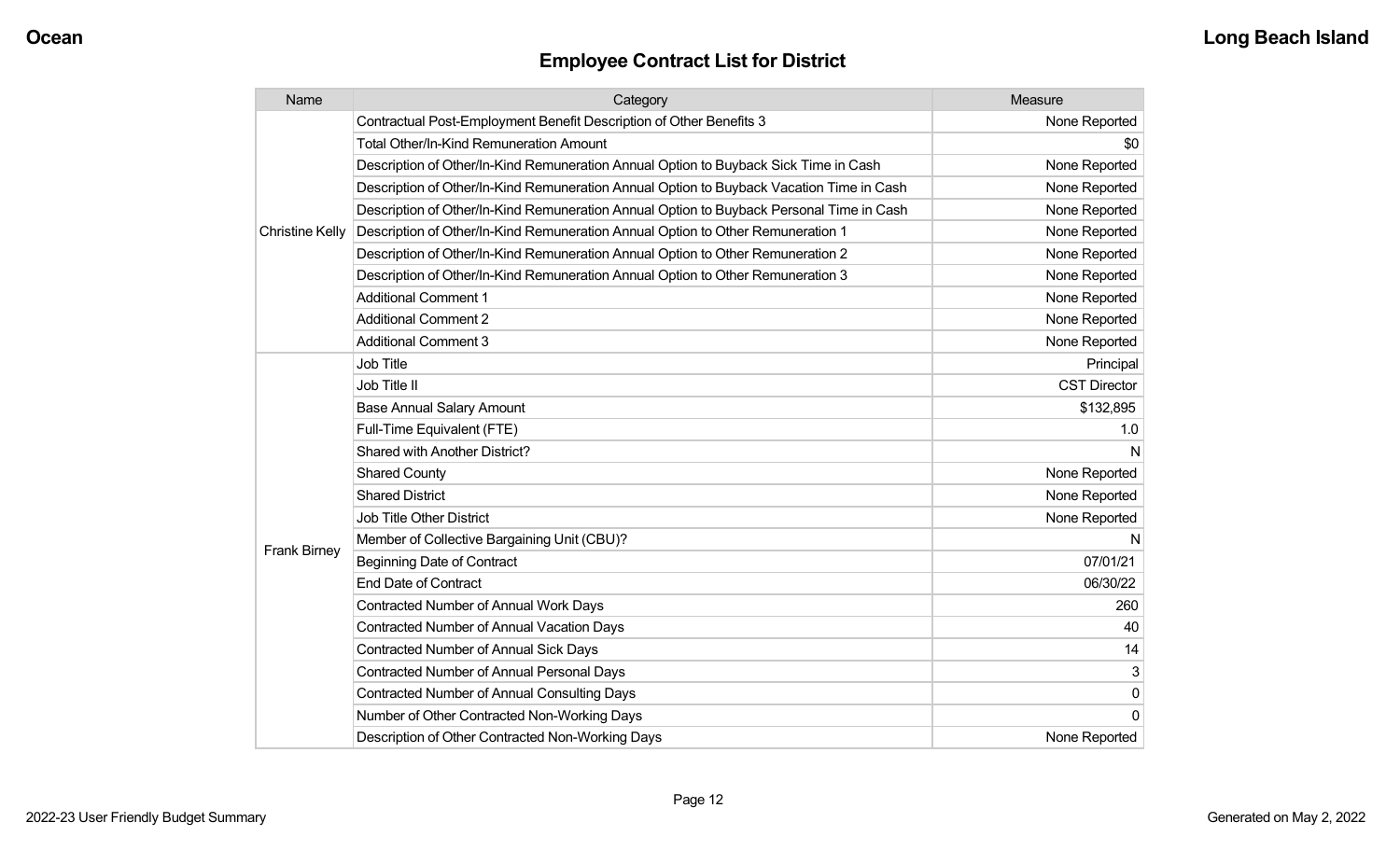| Name                | Category                                                                                  | Measure                                 |
|---------------------|-------------------------------------------------------------------------------------------|-----------------------------------------|
|                     | <b>Total Allowances Amount</b>                                                            | \$1,170                                 |
|                     | <b>Total Bonuses Amount</b>                                                               | \$0                                     |
|                     | <b>Total Stipends Amount</b>                                                              | \$0                                     |
|                     | District Contributions Above Teacher Contract for Insurance (Health, Dental, Life, Other) | \$0                                     |
|                     | District Contributions Above Teacher Contract for Retirement Plans                        | \$0                                     |
|                     | <b>Total Contractual Post-Employment Benefit Amount</b>                                   | \$35,445                                |
|                     | Contractual Post-Employment Benefit Description of Payout of Sick days                    | In Accordance with State Law            |
|                     | Contractual Post-Employment Benefit Description of Payout of Vacation days                | In Accordance with Contract             |
|                     | Contractual Post-Employment Benefit Description of Payout of Personal days                | N/A                                     |
|                     | Contractual Post-Employment Benefit Description of Other Benefits 1                       | None Reported                           |
|                     | Contractual Post-Employment Benefit Description of Other Benefits 2                       | None Reported                           |
| <b>Frank Birney</b> | Contractual Post-Employment Benefit Description of Other Benefits 3                       | None Reported                           |
|                     | <b>Total Other/In-Kind Remuneration Amount</b>                                            | \$0                                     |
|                     | Description of Other/In-Kind Remuneration Annual Option to Buyback Sick Time in Cash      | None Reported                           |
|                     | Description of Other/In-Kind Remuneration Annual Option to Buyback Vacation Time in Cash  | None Reported                           |
|                     | Description of Other/In-Kind Remuneration Annual Option to Buyback Personal Time in Cash  | None Reported                           |
|                     | Description of Other/In-Kind Remuneration Annual Option to Other Remuneration 1           | None Reported                           |
|                     | Description of Other/In-Kind Remuneration Annual Option to Other Remuneration 2           | None Reported                           |
|                     | Description of Other/In-Kind Remuneration Annual Option to Other Remuneration 3           | None Reported                           |
|                     | <b>Additional Comment 1</b>                                                               | None Reported                           |
|                     | <b>Additional Comment 2</b>                                                               | None Reported                           |
|                     | <b>Additional Comment 3</b>                                                               | None Reported                           |
| Meghan Lee          | Job Title                                                                                 | <b>Assistant Business Administrator</b> |
|                     | Job Title II                                                                              | None Reported                           |
|                     | <b>Base Annual Salary Amount</b>                                                          | \$77,175                                |
|                     | Full-Time Equivalent (FTE)                                                                | 1.0                                     |
|                     | Shared with Another District?                                                             | N                                       |
|                     | <b>Shared County</b>                                                                      | None Reported                           |
|                     | <b>Shared District</b>                                                                    | None Reported                           |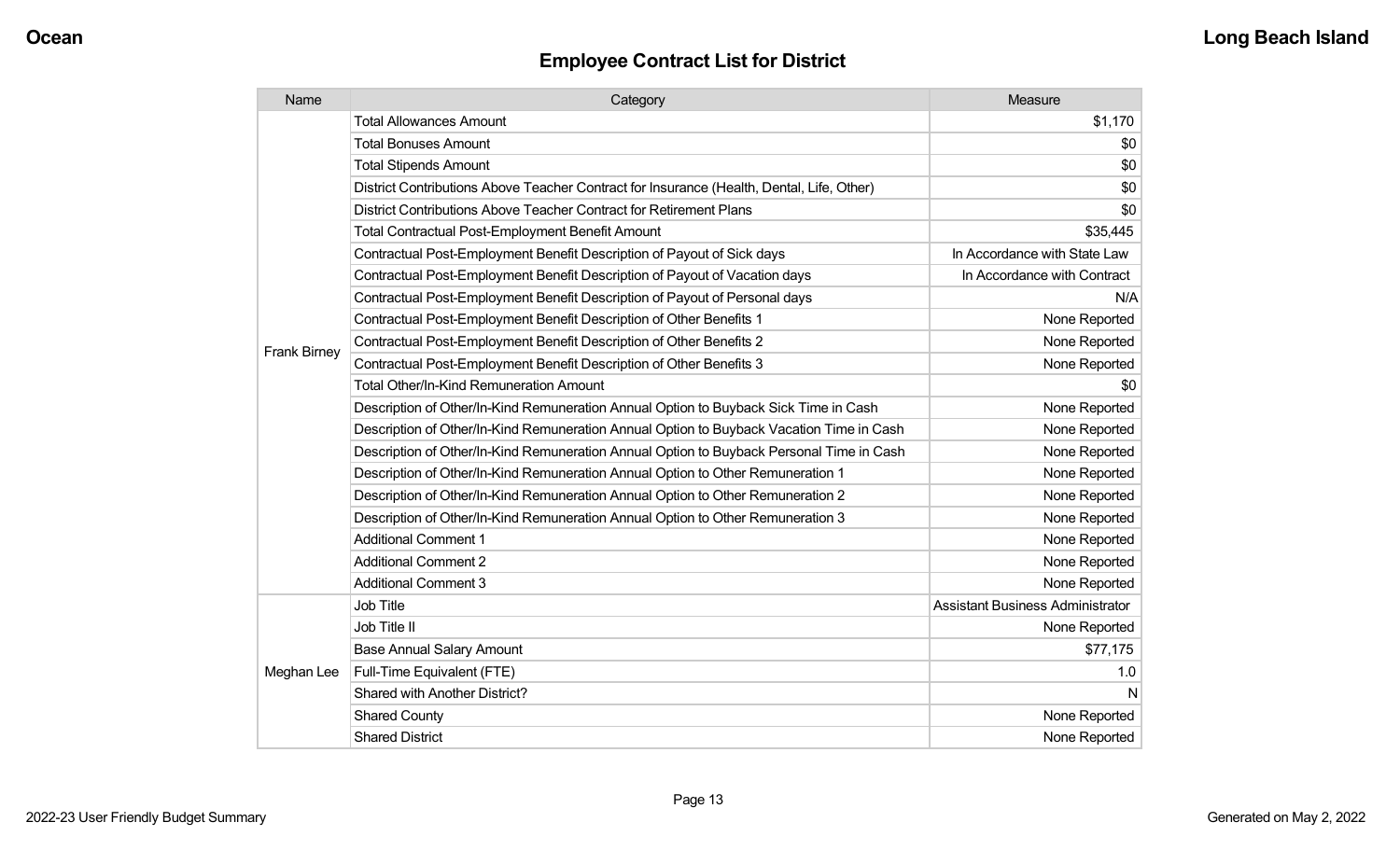| Name       | Category                                                                                  | Measure                      |
|------------|-------------------------------------------------------------------------------------------|------------------------------|
|            | <b>Job Title Other District</b>                                                           | None Reported                |
|            | Member of Collective Bargaining Unit (CBU)?                                               | N                            |
|            | <b>Beginning Date of Contract</b>                                                         | 07/01/21                     |
|            | <b>End Date of Contract</b>                                                               | 06/30/22                     |
|            | Contracted Number of Annual Work Days                                                     | 260                          |
|            | <b>Contracted Number of Annual Vacation Days</b>                                          | 40                           |
|            | <b>Contracted Number of Annual Sick Days</b>                                              | 14                           |
|            | Contracted Number of Annual Personal Days                                                 | 3                            |
|            | <b>Contracted Number of Annual Consulting Days</b>                                        | $\mathbf 0$                  |
|            | Number of Other Contracted Non-Working Days                                               | $\Omega$                     |
|            | Description of Other Contracted Non-Working Days                                          | None Reported                |
|            | <b>Total Allowances Amount</b>                                                            | \$1,400                      |
|            | <b>Total Bonuses Amount</b>                                                               | \$0                          |
|            | <b>Total Stipends Amount</b>                                                              | \$0                          |
| Meghan Lee | District Contributions Above Teacher Contract for Insurance (Health, Dental, Life, Other) | \$0                          |
|            | District Contributions Above Teacher Contract for Retirement Plans                        | \$0                          |
|            | <b>Total Contractual Post-Employment Benefit Amount</b>                                   | \$26,714                     |
|            | Contractual Post-Employment Benefit Description of Payout of Sick days                    | In Accordance with State Law |
|            | Contractual Post-Employment Benefit Description of Payout of Vacation days                | In Accordance with Contract  |
|            | Contractual Post-Employment Benefit Description of Payout of Personal days                | N/A                          |
|            | Contractual Post-Employment Benefit Description of Other Benefits 1                       | None Reported                |
|            | Contractual Post-Employment Benefit Description of Other Benefits 2                       | None Reported                |
|            | Contractual Post-Employment Benefit Description of Other Benefits 3                       | None Reported                |
|            | <b>Total Other/In-Kind Remuneration Amount</b>                                            | \$0                          |
|            | Description of Other/In-Kind Remuneration Annual Option to Buyback Sick Time in Cash      | None Reported                |
|            | Description of Other/In-Kind Remuneration Annual Option to Buyback Vacation Time in Cash  | None Reported                |
|            | Description of Other/In-Kind Remuneration Annual Option to Buyback Personal Time in Cash  | None Reported                |
|            | Description of Other/In-Kind Remuneration Annual Option to Other Remuneration 1           | None Reported                |
|            | Description of Other/In-Kind Remuneration Annual Option to Other Remuneration 2           | None Reported                |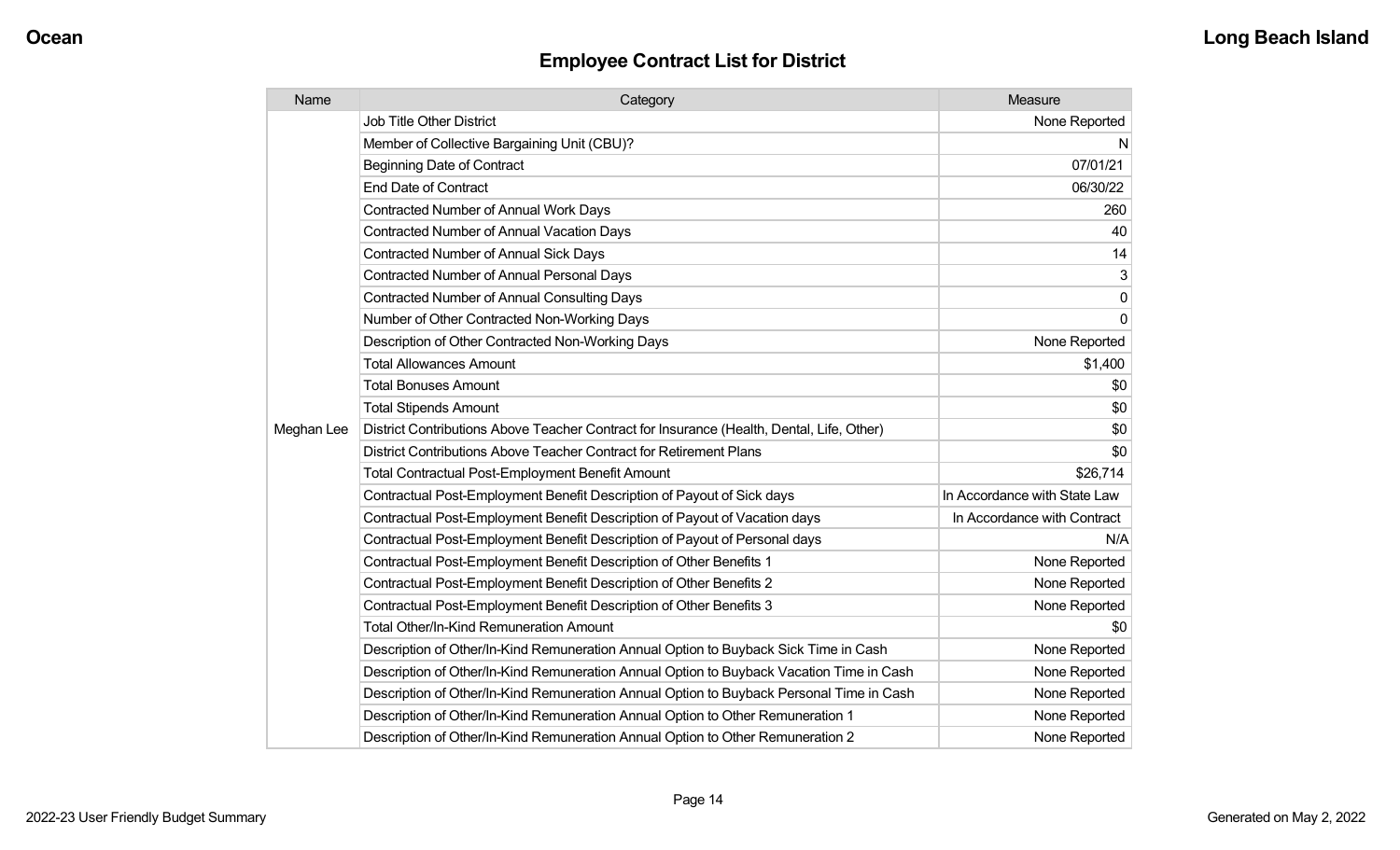| Name         | Category                                                                                  | Measure                      |
|--------------|-------------------------------------------------------------------------------------------|------------------------------|
| Meghan Lee   | Description of Other/In-Kind Remuneration Annual Option to Other Remuneration 3           | None Reported                |
|              | <b>Additional Comment 1</b>                                                               | None Reported                |
|              | <b>Additional Comment 2</b>                                                               | None Reported                |
|              | <b>Additional Comment 3</b>                                                               | None Reported                |
|              | <b>Job Title</b>                                                                          | Superintendent               |
|              | Job Title II                                                                              | Principal                    |
|              | <b>Base Annual Salary Amount</b>                                                          | \$138,375                    |
|              | Full-Time Equivalent (FTE)                                                                | 1.0                          |
|              | <b>Shared with Another District?</b>                                                      | N                            |
|              | <b>Shared County</b>                                                                      | None Reported                |
|              | <b>Shared District</b>                                                                    | None Reported                |
|              | <b>Job Title Other District</b>                                                           | None Reported                |
|              | Member of Collective Bargaining Unit (CBU)?                                               | N                            |
|              | <b>Beginning Date of Contract</b>                                                         | 07/01/21                     |
|              | <b>End Date of Contract</b>                                                               | 06/30/24                     |
|              | Contracted Number of Annual Work Days                                                     | 260                          |
| Peter Kopack | Contracted Number of Annual Vacation Days                                                 | 40                           |
|              | <b>Contracted Number of Annual Sick Days</b>                                              | 14                           |
|              | <b>Contracted Number of Annual Personal Days</b>                                          | 3                            |
|              | <b>Contracted Number of Annual Consulting Days</b>                                        | $\Omega$                     |
|              | Number of Other Contracted Non-Working Days                                               | $\Omega$                     |
|              | Description of Other Contracted Non-Working Days                                          | None Reported                |
|              | <b>Total Allowances Amount</b>                                                            | \$3,500                      |
|              | <b>Total Bonuses Amount</b>                                                               | \$0                          |
|              | <b>Total Stipends Amount</b>                                                              | \$0                          |
|              | District Contributions Above Teacher Contract for Insurance (Health, Dental, Life, Other) | \$0                          |
|              | District Contributions Above Teacher Contract for Retirement Plans                        | \$0                          |
|              | <b>Total Contractual Post-Employment Benefit Amount</b>                                   | \$36,288                     |
|              | Contractual Post-Employment Benefit Description of Payout of Sick days                    | In Accordance with State Law |